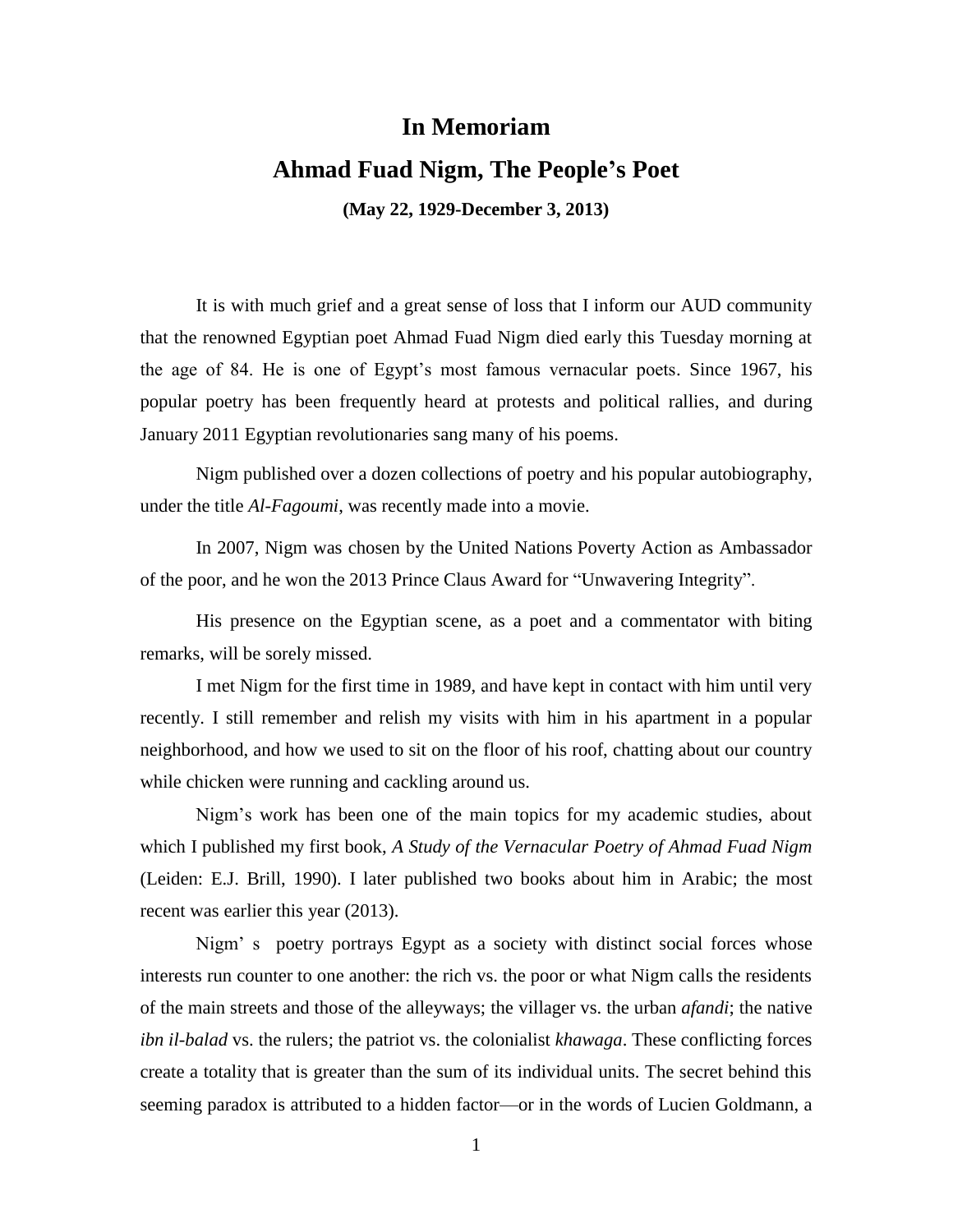hidden deity—that has to be sought in the "dialectical" relationships among these social forces.

Egypt's common folk are Nigm's heroes. They are portrayed as simple and unassuming but they are shown to possess native cunning that has enabled them to survive poverty, political oppression and foreign invasion. Helpless and downtrodden as they may be, they are at the same time forbearing and have a sharp sense of humor.

Nigm is concerned with the cause of liberation for Egypt's folk. For him the only way to achieve liberation—from class inequality and political oppression—is through a people's revolution (is this not what happened in January 2011 revolution?) that will rid the country of both the exploitative class of "fat cats" and the oppressive political establishment, and pave the way for a new brave and free society. What is remarkable about Nigm's poetry is its appeal to widely diverse segments of the society such as students, laborers, and intellectuals. What is it in the language and the subjects of these poems that makes them so popular?

The reason must ultimately be sought in the relevance of this kind of poetry to its societal concerns. One can spot three factors which may account for both the effectiveness and popularity of Nigm's poetry: it is expressed in the colloquial and put in various folk poetic forms; it is protest poetry full of political and social criticism of society; it is highly melodious and thus easy to memorize. The first factor is perhaps the most potent. Nigm's diction is simple and earthy since it is, by and large, derived from the everyday colloquial and it embodies the racy witticisms of the Egyptian street. Like the French Francois Rabelais, Nigm's work is peppered with the bawdy double-entendres beloved by his Egyptian coffee-shop audience.

But unlike the case in the formal Arabic *(fusha)* poetry, Nigm's work is composed in a language that is closer to the mind and the heart of the great majority of Egyptians, a language in which they think, express their pain or grief, sing, talk tenderly to their children, express their love to others or insult whomever they need to insult. In other words, it is the language which reflects the world of reality for Nigm and his fellow Egyptians.

Moreover, Nigm's poetry derives its basic forms from the Egyptian folk traditions. He uses folk poetic forms of long standing such as the *mawwal*, folk songs,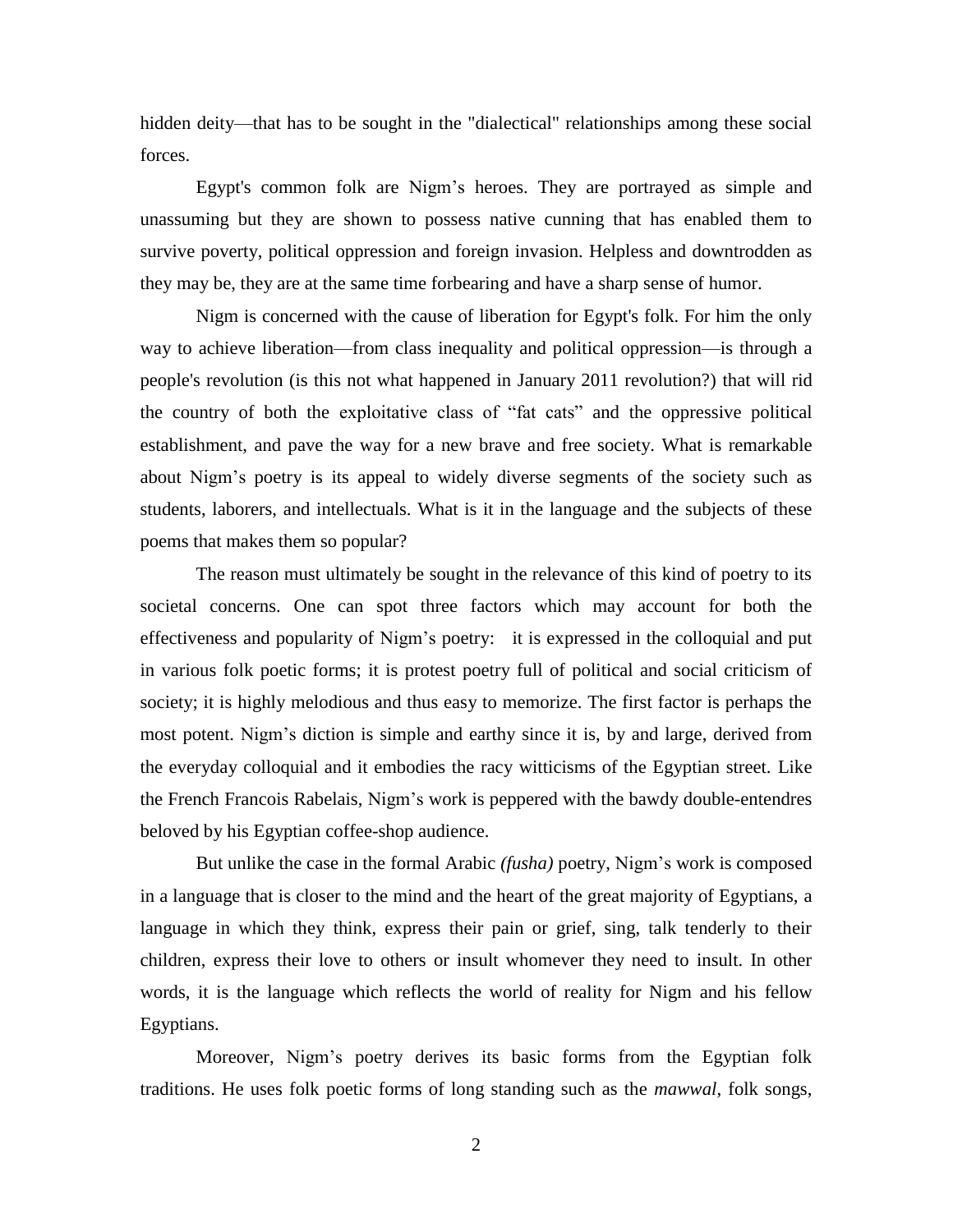children's songs, puzzles and others which he adroitly utilizes to convey his revolutionary message.

The second factor is no less potent. For Nigm's poetry is in the first place a protest work. It takes upon itself the task of not only exposing and criticizing but also agitating and for this reason; it was often curtailed by the establishment. In this sense, Nigm's work becomes a genuine mouthpiece for the oppressed and the unlettered folk.

The third factor accounts for both the appeal and the popularity of Nigm's poetry. It is highly melodious with short staccatos that are catching, especially when sung to the *'ud* by Sheikh Imam. Throughout the 1970s and 1980s, hundreds of Nigm' s political chansons, sung and recorded on cassette-tapes, were surreptitiously making the rounds in Egypt and some of his anti-government lines have since been shouted in demonstrations in Tahrir Square in Cairo and elsewhere. In a country that suffers from a high rate of illiteracy, it is little wonder that Nigm's poems are popular. Those who cannot read, can, at least, listen to and understand these poems when they are recited. In this way Nigm's revolutionary poetry can be potently effective as a protest tool. Perhaps that is the reason why Nigm's poems have, by and large, been considered subversive by the Egyptian authorities and Nigm himself was regarded as a provocateur and as a result was in and out of jail (like the medieval French poet, Francois Villon, Nigm got into numerous scrapes with the authorities and his first jail term was for theft.).

Furthermore, Nigm's political chansons with their earthy, Egyptian colloquial Arabic (*'ammiyya*) and their deep involvement in folk poetic traditions seem to pose a serious challenge to those scholars and literary critics to whom *'ammiyya* works have no place in their canonical definition of "high" literature. In his own way, Nigm appears to confirm the *'ammiyya* as a respectable and effective medium of literary composition. He has tried to popularize poetry, making it a common currency for all his countrymen, be they rich or poor, lettered or unlettered. His work seems to be aimed at breaking the monopoly of "official" *fusha* writing and "official" writers who are state-salaried and, by and large, state-controlled and whose function is to "explain" the ruler to the people and not vice versa. And finally he wants "high poetry" to come down from its pinnacle and get dirty in the dust and the human waste of the alleyways. In this sense Nigm's poetry presents an example of genuine cultural expression.